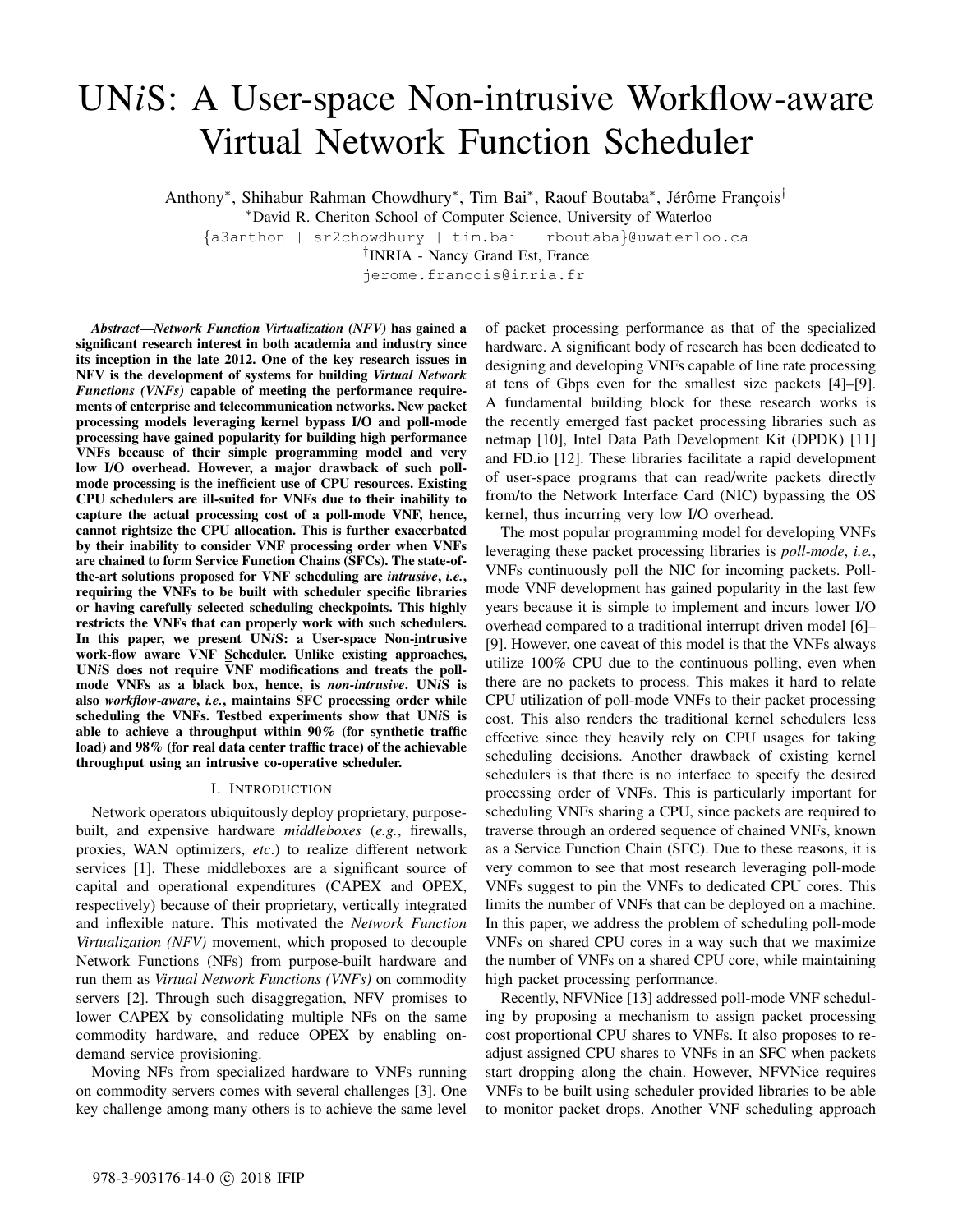is to build the VNFs that can co-operate with other VNFs sharing a CPU by voluntarily yielding CPU at some carefully placed scheduling checkpoints in the code [14]. However, these solutions are *intrusive*, *i.e.*, require modifications to the VNFs to make them compatible with the scheduler, thus limiting the type of VNFs that can work properly with the scheduler. In this paper, we propose UN*i*S: a User-space Nonintrusive Workflow-aware VNF Scheduler that is: (i) *userspace*: works in the user-space and does not require any kernel modification; (ii) *non-intrusive*: does not require VNFs to be built with any UN*i*S specific library or to implement any specific scheduling logic; and (iii) *workflow-aware*: maintains SFC processing order while scheduling VNFs. We compare UN*i*S with an intrusive co-operative VNF scheduler similar to [14] using both synthetic and real traffic load on a testbed. Our key finding is that UN*i*S, in spite of its black box scheduling approach, is able to achieve a throughput within 90% (synthetic traffic) and 98% (real traffic) of that achieved using the intrusive scheduler.

The rest of the paper is organized as follows. Section II provides a brief overview of DPDK based packet processing and scheduling in Linux kernel. Section III describes a motivating experiment on how the existing OS schedulers fall short for NFV workloads. Section IV details the design and implementation of UN*i*Sand Section V presents our experimental results and analysis. Then, Section VI contrasts UN*i*S with the state-of-the-art approaches. Finally, Section VII concludes this paper by summarizing UN*i*S's main contributions and outlining some future research directions.

#### II. BACKGROUND

# *A. Packet Processing with DPDK*

Intel Data Path Development Kit (DPDK) is a set of libraries to facilitate fast packet processing. DPDK contains libraries for kernel-bypass packet I/O, lockless multi-producer multiconsumer circular queues (DPDK rte\_ring library), and memory management (DPDK rte\_mempool library) among others. The ring library can be used to create shared memory based abstractions between packet processors for zero-copy packet exchange. DPDK also ships with a set of NIC specific poll-mode drivers (PMDs). Packet processors built using DPDK read packets from the NIC by continuously polling the NIC buffers for incoming packets. One advantage of poll-mode I/O over interrupt driven I/O is its lesser overhead that leads to high throughput. However, the major drawback of this model is that packet processors result in 100% CPU utilization for polling the NIC, even if there are no incoming packets.

#### *B. Process Scheduling in Linux*

Completely Fair Scheduler (CFS) is the default process scheduler since the Linux kernel version 2.6.23. CFS ensures fair allocation of CPU time to the processes competing for a CPU core. CFS achieves this by maintaining the notion of virtual run time for each competing process and schedules the process with the least used virtual time to run next. Once a process is scheduled, it is allocated time\_slice amount of

time to run until it is preempted. In CFS, the time allocated to a process depends on some configurable kernel parameters [15], namely: (i) sched\_min\_granularity\_ns: minimum amount of time a process is allowed to be run on a CPU core before being preempted, (ii) sched\_latency\_ns: minimum period after which CFS takes a scheduling decision. The scheduling period (sched\_period), *i.e.*, the period after which CFS takes scheduling decisions is set to sched\_latency\_ns if the number of competing processes for a CPU (n\_tasks) is less than (sched\_latency\_ns/sched\_min\_granularity\_ns), otherwise, to (n\_tasks\*sched\_min\_granularity\_ns). Each competing process then gets (sched\_period / n\_tasks) amount of CPU time within a scheduling period.

CFS performs frequent context switches to ensure fairness among competing processes. An alternative scheduler in Linux kernel that is work conserving and causes lesser context switches is the Real Time (RT) scheduler. RT scheduler prioritizes the completion of individual processes, rather than ensuring fairness among competing processes. RT scheduler has two scheduling policies resulting in a process being preempted only after it has finished (first-in-first-out (FIFO) policy) or after its allocated time slice has expired (round-robin policy). Note that in the case of VNFs, processes running the VNFs are not expected to terminate by their own, but rather terminate based on external triggers (*e.g.*, end of service period). Therefore, FIFO policy as currently implemented in the kernel is not suitable for VNF workload. RT scheduler with a round-robin policy has a number of tunable kernel parameters [15]. We are interested in the sched rr\_timeslice\_ms parameter, which determines the length of time slice a process is allowed to run before the next one is scheduled in a roundrobin fashion.

### III. MOTIVATION

We perform an experimental study to demonstrate that existing OS schedulers fall short of efficiently scheduling VNFs in an SFC competing for the same CPU core. Note that this experimental study complements the motivational experiment presented in [13] by considering a VNF chain as opposed to individual VNFs sharing a core. We developed a lightweight DPDK-based VNF for this study, which performs bare-minimal packet processing (swaps the source and destination MAC addresses) to ensure that its processing overhead is not a performance bottleneck. The VNFs are chained by using a shared-memory based zero-copy packet exchange mechanism built using DPDK rte\_ring library. We deploy an SFC with three such VNFs, where the first two VNFs are pinned to the same CPU core and the third is pinned to a different one. The third VNF sends the packets out to the NIC, hence, was kept isolated from the other two to ensure there is no interference.

The machine used for this experiment is equipped with a 3.3Ghz Intel Xeon E3-1230v3 CPU and a 10Gbps NIC, connected directly with a traffic generator. We generate traffic with varying packet sizes using pktgen-dpdk [16]. We use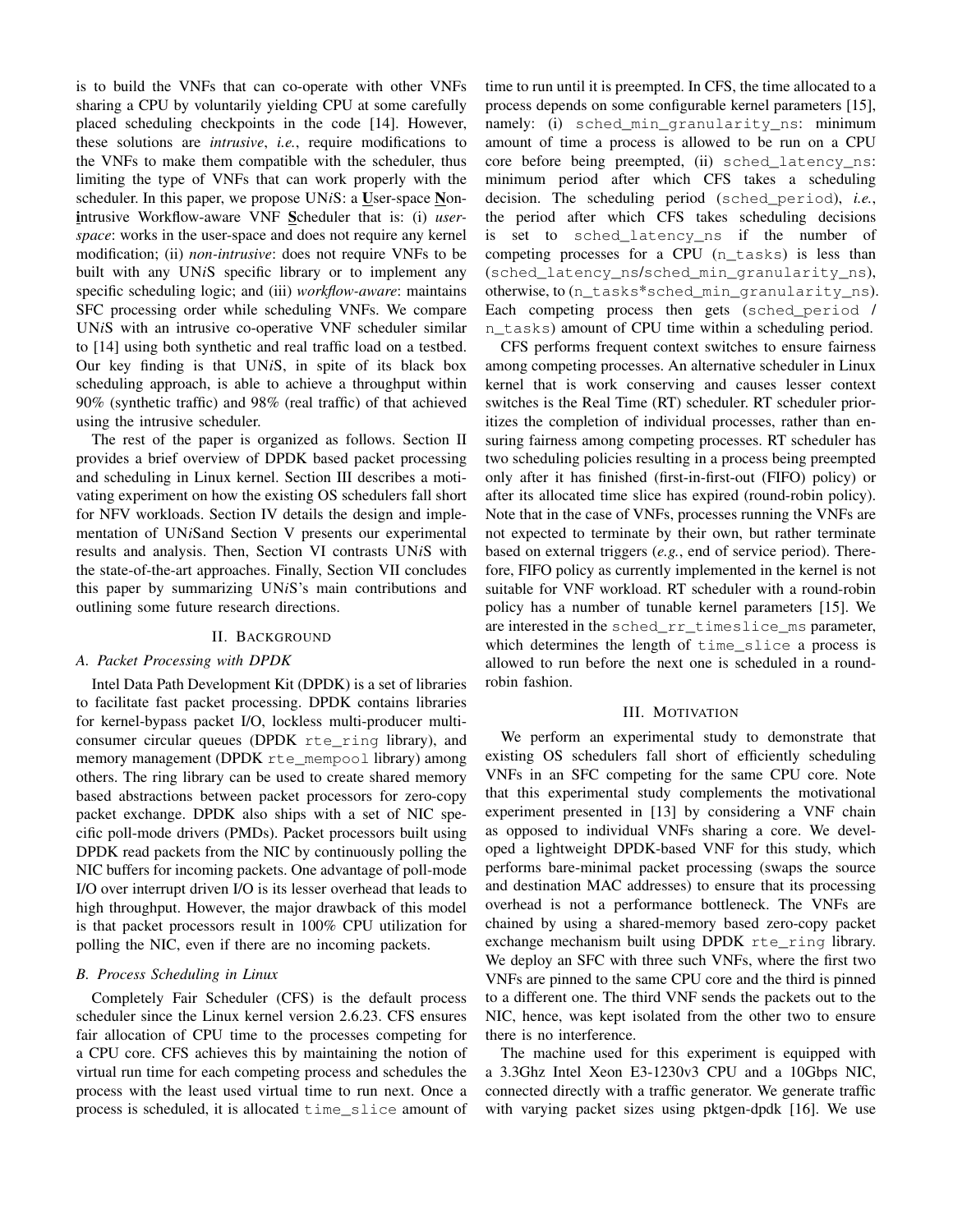both CFS and RT scheduler for this study. We express the throughput of the SFC as the percentage of throughput of the same SFC with each VNF pinned to a different CPU (which was found to be 10Gbps line rate for the smallest packet size).

The results of this experiment are presented in Fig. 1. The first bar in each packet size represents the result obtained with the default scheduler parameters. For both CFS and RT scheduler, throughput is significantly low. For 64B packets, the throughput is  $\approx 1\%$  of line rate and with MTU size packets, it does not exceed  $\approx 30\%$  of line rate. Such poor performance can be explained as follows. In the case of CFS, the default configuration results in a time\_slice of 12ms allocated to each VNF during a scheduling period, which we found to be too long. During this allocated time, a VNF fills up its outgoing interface very quickly. Since the outgoing interface becomes full, all the packets processed afterwards by the VNF are dropped, wasting the work already done from that point. One solution to this problem is to increase the size of shared memory backing the interface between VNFs. However, to avoid packet drop during a VNF's allocated time\_slice, several megabytes of memory are required for each interface. This is indeed one possible solution but will severely increase latency incurred by the packets.

We also tune the time\_slice allocated to VNFs by changing CFS parameters described in Section II-B. However, CFS does not support allocating less than  $100\mu s$ time slice to a process. As we can see from Fig.  $1(a)$ , even though throughput increases with reduced time\_slice, it is still far from reaching line rate. Similar performance is also observed for the RT scheduler. Tuning RT scheduler parameters does not help much since it is limited to submillisecond time\_slice. Moreover, it is important to note that neither CFS nor RT scheduler are able to enforce the VNF execution order according to the SFC.

This experimental study motivates a further examination of scheduling in NFV context. The state-of-the-art in NFV scheduling proposes to build VNFs by linking scheduler provided libraries [13] or writing the VNF code in a way that allows VNFs to cooperate together [14]. The main idea here is to provide the scheduler with a better insight into and more control over VNFs. However, at the same time this limits the generality of the solution. To alleviate this limitation, we address VNF scheduling using a non-intrusive black box approach and design the UN*i*S scheduling to be work-flow aware, *i.e.*, preserve VNF execution order in an SFC for better CPU usage.

#### IV. UN*i*S: DESIGN AND IMPLEMENTATION

In this section, we present the design of UN*i*S and describe how the system components are implemented. We begin by briefly describing the assumptions we make about the underlying NFV platform (Section IV-A). Then, we give an overview of the system architecture and individual components (Section IV-B), present our scheduling algorithm (Section IV-C) and describe the implementation of each UN*i*S's system component (Section IV-D).



Fig. 1. Packet Processing Performance of SFCs using Linux Schedulers

# *A. Assumptions*

UN*i*S is designed for VNFs operating in a poll-mode, *i.e.*, continuously polling for incoming packets, rather than operating in an interrupt-driven manner. We assume UN*i*S to operate alongside a DPDK based VNF platform such as the one shown in Fig. 2. In this reference platform, the VNFs are chained using an abstract entity called *interface*. An interface is an abstraction over a finite storage with methods for pushing packets to and pulling packets from it in batches. A specific implementation of the interface can be based on virtual Ethernet (veth) pairs, shared-memory, *etc*. Our only assumption about the interface is that it can export the number of outstanding packets/bytes and the actual capacity of the underlying storage. This is a reasonable assumption since many existing system tools export similar information  $(e.g.,$  veth interfaces shaped by  $\pm c$  subsystem export queue occupancy information). Another abstract component, *flow classifier*, redirects incoming packets to the appropriate SFC. Flow classifier can be implemented in many ways such as in software or using specific NIC features [17]. The NFV platform considered here does not assume any specific implementation for the abstract components, hence, does not tie UN*i*S to any specific implementation.

As a first step to achieve non-intrusive workflow-aware VNF scheduling, we consider linear SFCs only and leave the case for general forwarding graphs for future extension. Also, we assume VNF to CPU mapping for an SFC to be externally computed using one of many available algorithms [18].

UN*i*S is intended to be used as a local scheduler for VNFs deployed on a machine and does not consider a cluster-wide scenario. Indeed, a cluster-wide view will result in better scheduling decisions. However, being first to address VNF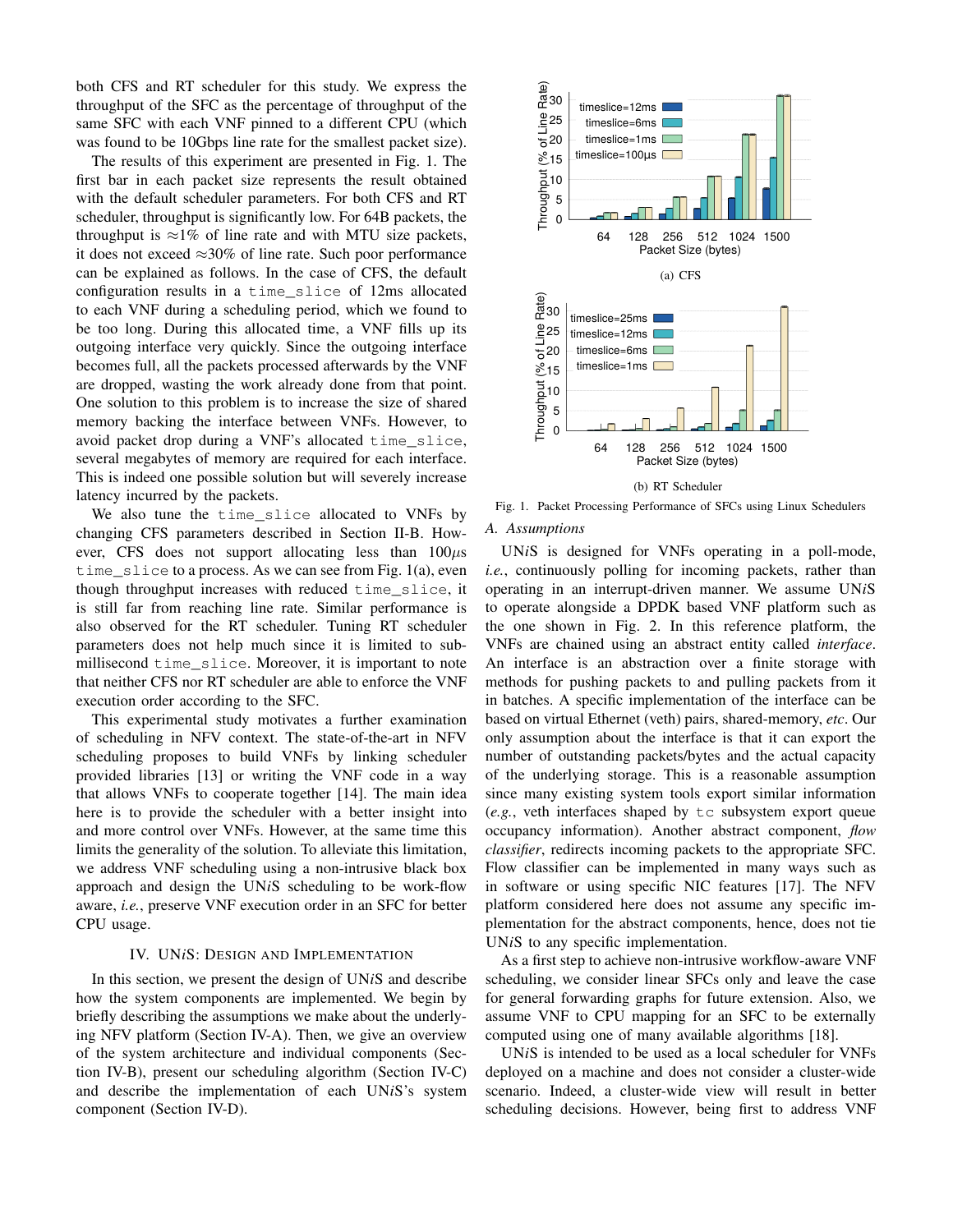scheduling in a non-intrusive way, UN*i*S currently focuses on local scheduling (*i.e.*, an alternative to existing OS kernel and Intrusive schedulers) and leaves the cluster-wide case for future extensions.

#### *B. System Architecture*



#### Fig. 2. System Architecture

We design UN*i*S as a user-space VNF scheduler. This design choice has several benefits such as a faster development cycle and a high portability across different OSs. UN*i*S can also co-exist with existing OS schedulers, allowing them to schedule non-VNF processes. UN*i*S is expected to be part of every machine of an NFV infrastructure (NFVI). This way UN*i*S compliments existing NFVI software responsible for deploying and monitoring VNFs, and for creating VNF chains.

The system architecture of UN*i*S is presented in Fig. 2. UN*i*S exposes a north-bound interface for the NFV Management and Orchestration (MANO) system so that UN*i*S can be fed with SFC deployment information such as VNF to CPU core assignment, configuration of interfaces that connect the VNFs, *etc*. These information are typical to most NFV MANO systems, hence, do not restrict UN*i*S's generality. UN*i*S leverages the monitoring APIs exposed by existing NFVI software to monitor the interfaces connecting VNFs. This follows the ETSI NFV reference architecture [2]. Finally, UN*i*S uses OS provided system call API to interact with scheduling and process control subsystem in the kernel to control VNF execution states (*e.g.*, change from running to waiting state). Apart from the different APIs for interaction, UN*i*S has the following key components:

*1) Cycle Estimator:* The cycle estimator is responsible for profiling the VNFs and estimate their processing cost in terms of packet processing latency. Cost of a VNF depends on a number of factors such as packet size, VNF configuration, packet content *etc*. [19]–[21] An ideal cycle estimator should be able to take all such factors into account and provide an accurate estimate. Estimated cost of a VNF is used as an input to the scheduling algorithm for determining the time\_slice allocated to that VNF.

*2) Interface Monitor:* UN*i*S considers the VNFs as black box and relies on externally monitoring the interfaces connecting the VNFs. The interface monitor assumes that the underlying NFVI exports the following statistics: (i) number of outstanding packets in an interface connecting two VNFs; (ii) maximum number of outstanding packets an interface can hold. These information are generic and are commonly exported by existing Linux system tools.

*3) Timer Subsystem:* Besides continuously monitoring the interfaces at a regular interval, UN*i*S also requires time accounting mechanism to decide if a VNF has exhaused its allocated time\_slice. The timer subsystem maintains a high precision timer in the user-space used for triggering events such as interface monitoring, VNF preemption, *etc*.

*4) Process Controller:* This component interacts with the underlying OS to control the execution state of VNFs (*e.g.*, to start a waiting process or to preempt a running process). Process controller hides the underlying OS specific details from UN*i*S. Therefore, porting UN*i*S to a different OS only requires updating the process controller with the corresponding system calls for the target system.

#### *C. Scheduling Algorithm*

At the core of UN*i*S, a scheduling algorithm makes a scheduling decision for each CPU core. The scheduling algorithm leverages the components of UN*i*S to monitor the system, determines which VNF to run next and the time\_slice allocation, and acts upon the VNFs to start/stop them. Some research has been dedicated to address VNF scheduling from a theoretical perspective [22]–[27]. However, these proposals are more suitable for devising an offline execution schedule and not for taking online scheduling decisions at the microsecond scale, which is a key requirement in UN*i*S. Therefore, we develop a lightweight yet effective scheduling algorithm for UN*i*S based on estimated time\_slice allocation and interface occupancy between the VNFs in an SFC.

UN*i*S maintains a per CPU core wait queue of VNFs. When an external orchestrator invokes UN*i*S's northbound API with VNF to CPU mapping for a new SFC request, UN*i*S takes the VNFs in the order they appear in the SFC and places them in their corresponding CPU's wait queues.

The pseudo-code of UN*i*S's main scheduling loop is presented in Alg. 1. Before entering the main loop (line 3), it deploys the first VNF in each CPU's wait queue and creates corresponding per core timer by leveraging the timer subsystem. time slice allocated to a VNF v is computed as:  $complexity(v) * \gamma *$ inter face capacity(v.eqress), where complexity(.) gives us the estimated per packet processing time (profiled by *Cycle Estimator*) required by v, and *interface capacity(.)* gives us an interface's capacity to hold outstanding packets. This equation ensures that a VNF is given sufficient time to fill up its egress interface as close as possible to its full capacity, thereby maximizing throughput.  $0 \leq \gamma \leq 1$  is a parameter used for leaving some head-room in the interface to account for deviation of actual packet processing cost from the estimation. Then, UN*i*S monitors the system and takes a scheduling decision every  $\mathcal{T}$ *us*.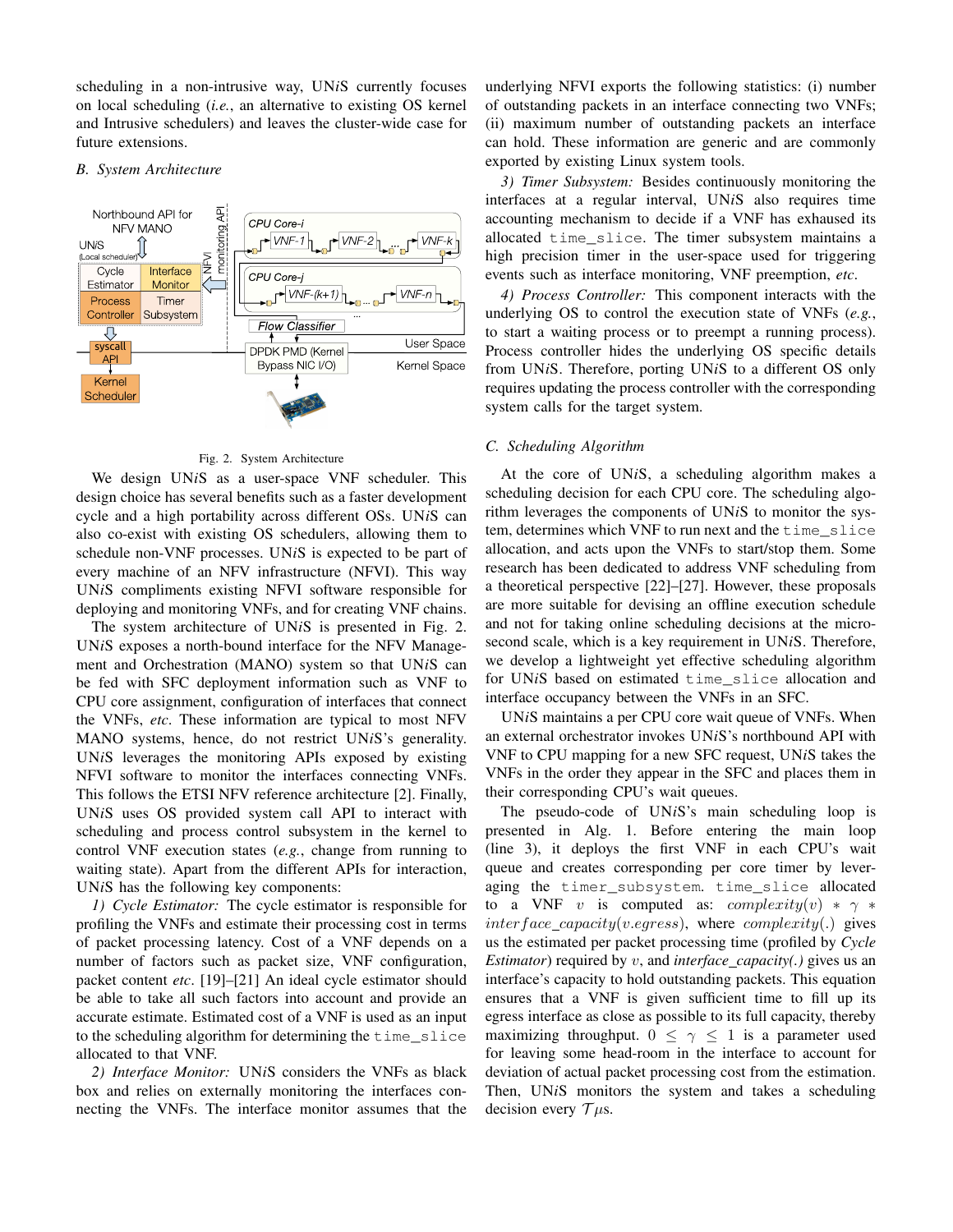During each scheduling interval, UN*i*S first checks if any of the CPUs has an expired timer, *i.e.*, the scheduled VNF needs to be preempted (line 7). Note that the incoming traffic rate is not considered during time\_slice computation because the incoming rate of the SFC might be different from the incoming rate at each ingress interface of a VNF. Therefore, there can be situations where a VNF does not have sufficient packets to process (*i.e.*, ingress interface has less than  $\theta_{min}$  packets), or the outgoing interface is close to becoming full (*i.e.*, egress interface has more than  $\theta_{max}$  packets outstanding), even if the time\_slice has not expired. We account for these conditions when determining if a VNF should be preempted or not (line 7). When such a VNF is found, we iterate over the CPU's wait queue and find a candidate VNF for scheduling that has more than  $\theta_{min}$  packets in the ingress and less than  $\theta_{max}$  packets in the egress interfaces (lines 8 – 14). Such selection avoids wasted CPU cycles and unnecessary context switches by ensuring the candidate VNF has meaningful work when scheduled. Once a candidate VNF is found, Alg. 1 interacts with the process controller to preempt the currently running VNF and schedule the next one.

# *D. Implementation*

We have implemented a prototype of UN*i*S in C++ to work alongside a DPDK-based implementation of the reference NFV platform from Fig. 2. The reference NFV platform uses DPDK PMDs for packet I/O, rte\_ring and hugetlbfs [28] to create shared memory between VNFs facilitating zero-copy packet exchange. In the following, we describe the implementation of UN*i*S system components.

*1) Cycle Estimator:* We currently implement the Cycle Estimator to statically profile the VNFs by pushing a batch of 64B packets into the ingress interface of a VNF and quickly polling the egress interface to capture the batch back. This estimated cost is not the ideal representation of actual processing cost since the actual cost depends on many factors such as packet size, VNF configuration, content of the packets, *etc*. We work around this issue by adding the interface occupancy-based optimization in Alg. 1 to fine tune the effective time\_slice and leave dynamic adaptation of processing cost as a future work.

*2) Interface Monitor:* As mentioned earlier, the underlying NFV platform uses a shared memory based zero-copy abstraction to implement the interfaces facilitating VNF chaining. The NFV MANO system provides UN*i*S with SFC information that contains the configuration of the interfaces (*e.g.*, name of the shared memory region created by the external orchestrator and the interface memory capacities). After initialization, the Interface Monitor uses rte\_ring library to periodically read the ring occupancy. The aforementioned mechanism does not limit the generality of our solution. Similar APIs also exist for other Linux subsystems, *e.g.*, interfaces controlled by Linux tc also export similar information.

3) Timer Subsystem: We leverage DPDK's rte\_timer library for high precision time keeping in the user-space. Timers created by rte\_timer use a callback mechanism to set a

#### Algorithm 1: UN*i*S Scheduling Loop

```
Input: cores = Set of CPU cores; \mathcal{T} = monitoring interval;timer subsystem, process controller, monitor = Handler
           to UNiS system components
1 function ScheduleVNFs()
2 | timer_subsystem.monitoring_timer.start(\mathcal{T})/* The system is initialized by running
the first VNF in every core's wait
            queue and creating corresponding per
            core timers.
3 while true do
                Take scheduling decision after
                every \mathcal T \mus */
4 if timer subsystem.monitoring timer.is expired() ==
             false then continue
                Iterate over each core and check if<br>a new VNF can be scheduled \star/a new VNF can be scheduled
5 foreach core ∈ cores do
6 \vert \vert \vert \in \mathcal{C} \leftarrow core.cur_vnf
                7 if core.timer.is expired() or
                  \textit{monitor}num_pkts(\textit{C}.\textit{ingress}) \leq \theta_{\textit{min}} or
                  monitor.num_pkts(C.egress) \geq \theta_{max} then
                         Iterate over the wait queue
                          (WQ) and find a VNF that
                         has sufficient work to do */
\mathbf{8} | | | core. \mathcal{WQ}. push(C)
9 | | | \mathcal{N} \leftarrow \text{core.} WQ.\text{pop}()10 | | | while (C \neq \mathcal{N}) and
                      (montor.num\_pkts(\mathcal{N}.ingress) \leq \theta_{min} or
                      \epsilonmonitor.num_pkts(\mathcal{N}.eg\epsiloness) \geq \overline{\theta}_{max}) do
11 | | | core.WQ.push(N)
12 | | | | \mathcal{N} \leftarrow \text{core.} WQ.\text{pop}()13 | | | | end
14 | | | end
                /* If a candidate VNF is found,
                     allocate it a time_slice */
15 if C \neq \mathcal{N} then
16 | | | core.timer.stop()
17 | | time_slice ← cost_estimator.get_cost(\mathcal{N}) * \gamma* monitor.pkt_cap(N.egress)
18 | | process_controller.deactivate(C)
19 | | process_controller.activate(\mathcal{N})20 core.cur_vnf \leftarrow \mathcal{N}\begin{array}{c|c} \n\text{21} \\
\text{22} \\
\text{23}\n\end{array} \begin{array}{c} \n\text{core.timer.reset} \text{(time\_slice)} \\
\text{end}end
23 | | end
24 end
25 | timer subsystem.monitoring timer.reset(\mathcal{T})
26 end
```
shared variable indicating timer expiration. We periodically poll the shared variable to check for timer expiry and trigger the necessary scheduling events. Currently, we poll the timer every  $1\mu s$ , hence, can trigger events at  $1\mu s$  granularity.

*4) Process Controller:* A key challenge in implementing process controller in the user-space is to ensure a low overhead in switching processes. After experimentally evaluating a few options, we resorted to the following mechanism. We set the kernel to use RT scheduler with round robin policy. With this setup, RT scheduler schedules the process with the highest priority at any moment and puts the rest in waiting state. When a different process is given the highest priority, RT scheduler swaps the current process with the new highest priority process. This way, we are able to control the execution state of VNFs. Note that VNFs are switched after every time\_slice or less, which is computed by UN*i*S and much smaller than the one assigned by RT scheduler. Therefore, there is no side-effect in using RT scheduler.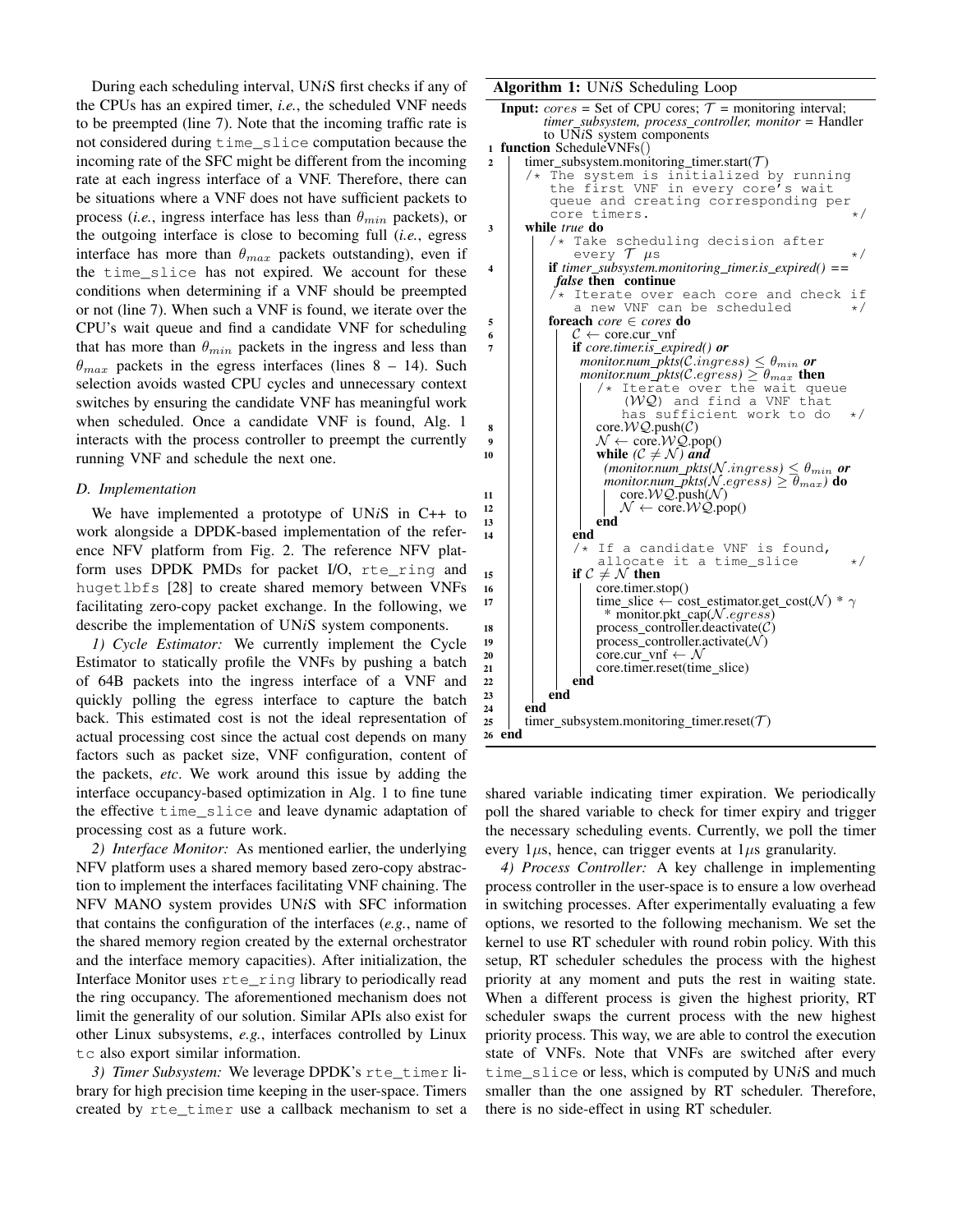#### V. PERFORMANCE EVALUATION

We evaluate the performance of UN*i*S through testbed experiments. In the following, we first describe our experiment setup in Section V-A. Then, we present our evaluation results on the effectiveness of UN*i*S's scheduling based on the following scenarios: (i) SFC with fixed and uniform cost VNFs (Section V-B), (ii) SFC with fixed but non-uniform cost VNFs (Section V-C), and (iii) SFC with variable cost (traffic dependent) VNFs (Section V-D), and (iv) one or more SFCs deployed across multiple CPU cores (Section V-E). We conclude this section with a discussion on cost vs. benefit of using intrusive and non-intrusive approach.

# *A. Experiment Setup*

*1) Testbed:* Our testbed consists of two physical machines with identical configuration connected back to back with each other. One machine acts as the device under test and hosts the VNFs and UN*i*S, while the other one is used for traffic generation. Each machine is equipped with a DPDK compatible Intel X710-DA 10Gbps NIC, 3.3Ghz 4-core Intel Xeon E3-1230v3 CPU, and 16GB of memory. When running UN*i*S, we isolate all the CPU cores except core 0 from the kernel scheduler and use them for VNF deployment.

*2) VNFs and Workload:* We use two types of VNF in our experiments: (i) a fixed cost VNF whose packet processing cost is fixed and does not depend on packet size, (*e.g.*, similar to a layer 2-4 firewall), and (ii) a variable cost VNF whose packet processing cost is a function of packet size (*e.g.*, a WAN optimizer performing payload compression). For fixed cost VNFs we use the same lightweight VNF used in Section III and add some imitated workload to emulate three different levels of packet processing cost, namely, *light* (50 cycles/packet), *medium* (150 cycles/packet), and *heavy* (250 cycles/packet). We profile the fixed cost VNFs by pushing smallest size packets and measuring the packet processing latency, and use this as their cost during scheduling. We profile the variable costs VNF using varying packet sizes ranging from 64B to MTU size and consider the average packet processing latency over all sizes as their cost.

We use pktgen-dpdk [16] and Moongen [29] for throughput and latency measurements, respectively. For throughput measurement, we generate traffic with different packet sizes, *i.e.*, ranging from smallest size (64B) to MTU sized (1500B) packets with pktgen-dpdk. We also use a real data center traffic trace (UNI1 traces [30] from [31], exhibiting a bi-modal packet size distribution) to evaluate the effectiveness of UN*i*S under realistic traffic load. During latency measurement, we set the packet size to 128B and packet rate to 80% of the maximum sustainable throughput for that deployment scenario.

*3) Compared Approaches:* We compare UN*i*S with an intrusive co-operative scheduling approach similar to [14]. In the intrusive approach, the VNF is designed to voluntarily yield CPU for other competing VNFs after processing a certain number of batches (we experimentally found 8 to be a good choice for this parameter). Due to the voluntary yields, the

time\_slice allocated to VNFs by RT scheduler does not have any impact on VNF performance.

# *4) Evaluation Metrics:*

*a) Throughput and Latency:* We measure the throughput and packet processing latency for both UN*i*S and the intrusive approach. We represent throughput as packets per second (pps) when using fixed packet size, or bits per second (bps) when using a mix of different packet sizes. For latency, we report the average with 5th and 95th percentile values in  $\mu$ s.

*b) VNF density: VNF density* of a scheduling approach is measured by fixing a target throughput and determining the maximum length of an SFC chain (*i.e.*, number of VNFs) that can be deployed on a single CPU to sustain that throughput.

### *B. SFC with fixed and uniform cost VNFs*

Our first set of experiments measure how much does the non-intrusive scheduling approach deviates from the intrusive approach in terms of throughput. We deploy SFCs of different lengths composed of identical VNFs with fixed packet processing cost (all light VNFs) on a single CPU core and present throughput results for the smallest (*i.e.*, 64B) packet size in Fig. 3(a). Up to an SFC of length 4, both the intrusive approach and UN*i*S are able to sustain line rate. From length 5 and beyond, packet processing throughput drops below line rate and UN*i*S is not able to match that of the Intrusive approach. However, the deviation from the Intrusive approach was no more than 10% over all chain lengths. Note that the lighter the VNF the more the impact of accurate time\_slice allocation. Therefore, this scenario with light VNFs measures the worst case performance deviation. In reality, with increasing VNF processing cost we expect the gap to be smaller. We confirm this hypothesis through another set of experimental results presented in Fig. 3(b) where we have the identical setup as before but use medium VNFs instead of the light ones. Since the VNFs are heavier, they cannot reach line rate processing in any case. However, the key observation here is that with increased packet processing cost UN*i*S's performance deviation from the intrusive approach is almost negligible  $\left( < 2.5\% \right)$ .

We designed UN*i*S for high throughput and not for low latency. However, we perform a set of experiments to measure the extent of latency incurred by the packets when the VNFs have some processing load (Fig. 3(c)). For the longest SFC, packets experience ≈2.5× more latency on average in UN*i*S compared to the intrusive approach. Because of yielding the CPU after processing small number of batches, the intrusive approach avoids queue buildups, hence, the lower latency compared to UN*i*S.

We also present VNF density by varying the target throughput in Fig. 4. We conduct the experiment by using all three flavors of VNFs, *i.e.*, light, medium, and heavy. UN*i*S has identical VNF density in most cases compared to the intrusive approach. Even when UN*i*S packed less number of VNFs than the intrusive approach the difference is less than 10%.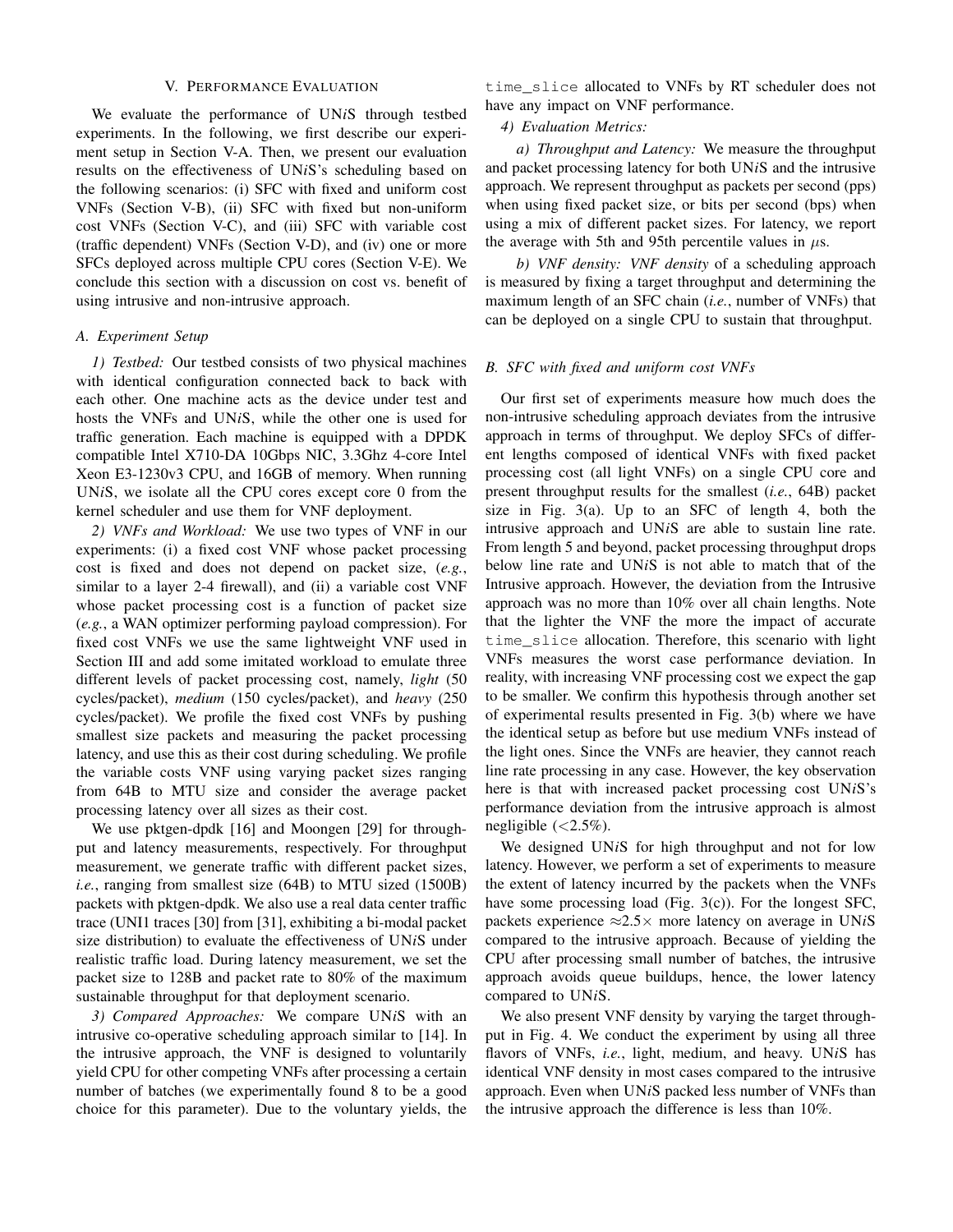

Fig. 3. SFC with fixed but non-uniform cost VNFs



Fig. 4. VNF density on a Single Core with fixed cost VNFs in an SFC



Fig. 5. SFC Composed of VNFs with fixed but non-uniform processing cost *C. SFC with fixed but non-uniform cost VNFs*

In our next scenario, we deploy SFCs of different lengths with an alternating sequence of medium and heavy VNFs, *i.e.*, the VNFs at odd positions are the medium ones and at even positions are the heavy ones. The goal of this experiment is to demonstrate the effectiveness of UN*i*S in handling heterogeneity in an SFC. The results of this experiment are presented in Fig. 5. As a result, UN*i*S is able to sustain a throughput that only deviates less than 2% from that of the intrusive approach for all chain lengths.

# *D. SFC with variable cost (traffic dependent) VNFs*

Previous experiments have not considered variable processing cost of a VNF based on traffic. However, many VNFs that operate on payloads can exhibit different processing costs depending on the packet size. To demonstrate the effectiveness of UN*i*S for such cases, we deploy SFCs composed of chains of variable cost VNFs described in Section V-A2. We play a real traffic trace containing packets of different sizes [31] and report the throughput in Fig. 6. UN*i*S performs very close to the intrusive approach with less than 2% deviation. The buffer occupancy based optimization in Alg. 1 helps UN*i*S in



Intrusive  $-\blacksquare$  UNiS  $\rightarrow$ 

Fig. 6. SFC composed of VNFs with variable processing cost (function of packet size) under real traffic load from [31]

this scenario to fine tune the time\_slice allocated to the VNFs, which was computed using a static VNF profile in the first place. We perform another set of experiments where we turn off the occupancy based optimization and show its impact (UN*i*S-No-Opt in Fig. 6). The added optimization results in as much as  $\approx$ 10% performance improvement, which can be significant in absolute terms when packets are being processed at a rate of several Gbps.

# *E. Multiple SFCs and Multiple CPUs*

This evaluation scenario is intended to validate if UN*i*S causes any starvation while scheduling one or more SFCs spanning multiple CPUs. We deploy two SFCs (indicated by S1 and S2) consisting of all medium VNFs (*i.e.*, CPU limited) using the configurations described in Table I. In Scenario (a), there are multiple SFCs deployed on a single core. With the Intrusive approach, both SFCs achieve equal throughput of 5.31Mpps for 64B packets. We also observe a near equal throughput distribution across S1 and S2 for UN*i*S, indicating no SFC is starving for CPU. Scenario (b) has two SFCs deployed across two cores and each core hosts VNFs from two SFCs. Similar to (a), the intrusive approach shows equal throughput for both SFCs. We also observe similar behavior in this case for UN*i*S, validating the fact that no starvation is occurring when CPU cores are hosting VNFs from multiple SFCs and SFCs are deployed across multiple cores. Finally, scenario (c) deploys one SFC across multiple cores and here we see UN*i*S achieving a throughput within 1.3% of the intrusive approach.

#### *F. Discussion: Cost vs. Benefit*

Our experimental results suggest that even with a nonintrusive approach, UN*i*S is able to schedule VNFs in an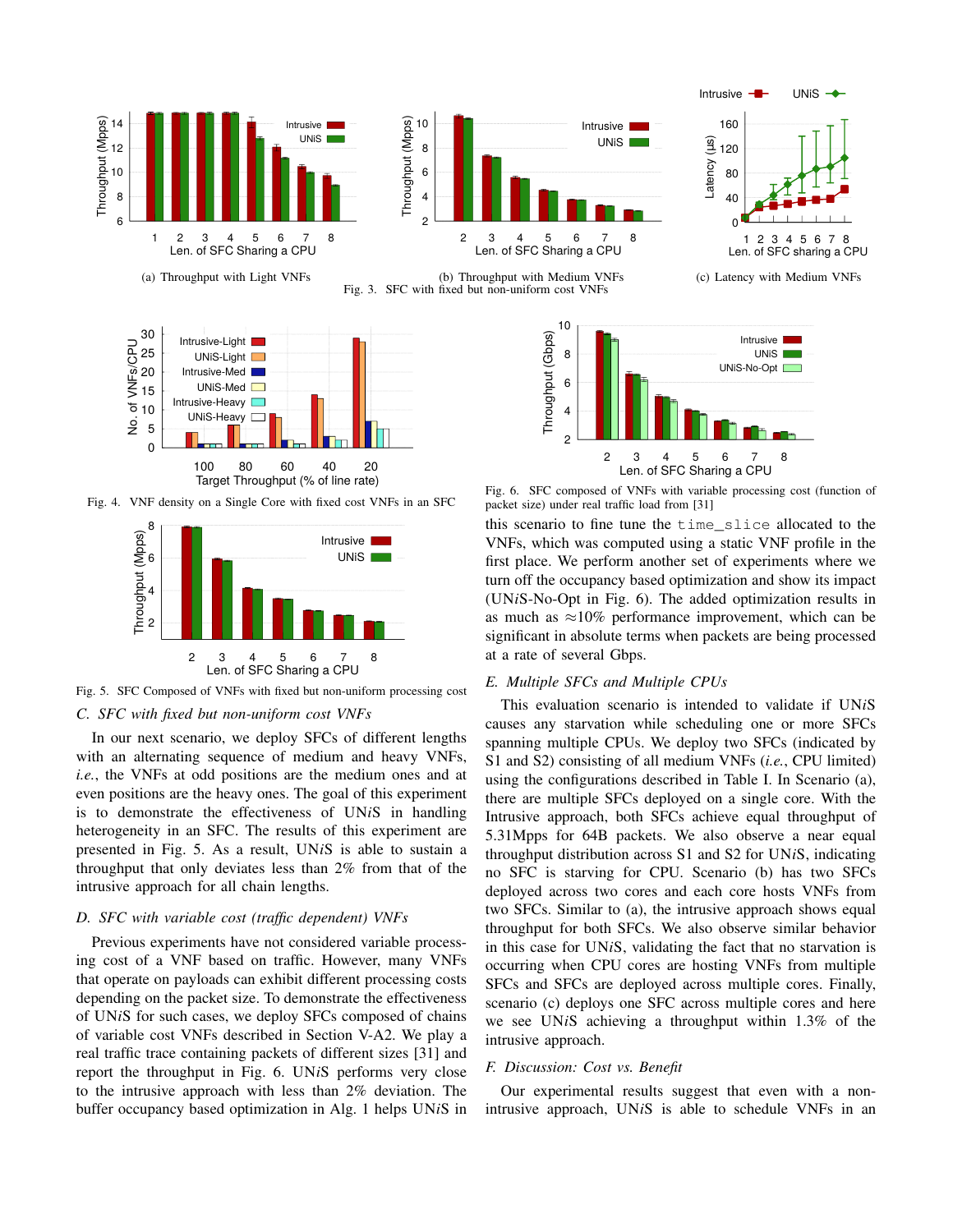TABLE I RESULTS FOR MULTIPLE SFCS ACROSS MULTIPLE CPUS

| # VNFs       | # VNFs    | # VNFs    | Int. Thput. | <b>UNiS Thput.</b>     |
|--------------|-----------|-----------|-------------|------------------------|
| in SFC       | on Core-1 | on Core-2 | (Mpps)      | (Mpps)                 |
| (a) $S1 = 3$ | $S1 = 3$  |           | $S1 = 5.31$ | $S_1 = 5.30$           |
| $S2 = 1$     | $S2 = 1$  |           | $S2 = 5.31$ | $S1 = 5.21$            |
| (b) $S1 = 4$ | $S1 = 3$  | $S_1 = 1$ | $S1 = 5.24$ | $\overline{S1} = 5.10$ |
| $S2 = 4$     | $S2 = 1$  | $S2 = 3$  | $S2 = 5.24$ | $S2 = 5.14$            |
| (c) $S1 = 8$ | $S_1 = 4$ | $S_1 = 4$ | $S1 = 5.41$ | $\overline{S1} = 5.34$ |

SFC to achieve a comparable performance to that of an intrusive approach. Intrusive approaches such as co-operative scheduling and the one described in [13] have the benefit of lower monitoring overhead. For instance, a co-operative VNF will have carefully designed scheduling points where it yields the CPU to the other ones, thus alleviating the need for continuously monitoring it. Another example is, for a method similar to [13], the VNF can notify the scheduler about packet drop events, therefore, event based monitoring can be performed instead of continuous monitoring. However, the price to pay here is the lack of generality of the approach. In contrast, for an effective non-intrusive approach, the system needs to be monitored at a finer time-scale, resulting in additional resource consumption. For instance, we needed to dedicate a CPU core in UN*i*S for high-precision time keeping and monitoring. This is the cost for achieving a generic scheduler capable of working with a wider range of VNFs.

### VI. RELATED WORKS

Scheduling has been extensively studied in various areas of systems and networking such as cluster scheduling [32]–[34], packet scheduling [35], [36], flow scheduling [37], [38] among others. What makes NFV scheduling different from other areas is that VNF processing cost depends on a multitude of factors including packet size, packet arrival rate, VNF configuration, and packet contents to name a few. In contrast, in other areas that are close to NFV scheduling (*e.g.*, packet/flow scheduling, joint compute-network scheduling) processing costs are much more predictable and is usually dependent on lesser number of variables (*e.g.*, flow completion time depends on the amount of data to transfer and available bandwidth). In this section, we discuss recent developments in scheduling with a particular focus on NFV and contrast UN*i*S with the state-of-the-art.

# *A. Analytical Models for NFV Scheduling*

There has been substantial developments in addressing VNF scheduling from a theoretical point of view using different methodologies [22]–[27]. Riera *et al.*, presents one of the early integer program formulation for scheduling VNFs on a set of servers [22], which is limited in scalability. Mijumbi *et al.*, presents an optimization model to jointly map and schedule VNFs on physical machines [23]. They also propose to use a tabu search meta-heuristic to address the limited scalability of the optimization model. An extension to the previous problem that also jointly considers routing between VNFs was studied in [25] and [26]. Both proposals use a mixed integer linear program to optimally solve the problem and then use a tabu search meta-heuristic [25] and column generation [26] to improve the scalability of their solutions. Other variants of the VNF scheduling problem have been studied with different objectives (*e.g.*, minimizing service latency [24]) and have been solved using methods such as game theory [27]. The optimization models for different variations of VNF scheduling is focused on scheduling SFCs across multiple machines, considering the network topology, available compute and network resources *etc*. In contrast, UN*i*S's focus is to serve as a viable alternative to local OS schedulers for VNF scheduling. Moreover, the methods used in this line of research are more suitable for devising an offline execution plan rather than for online scheduling decision making at micro-second time, which is a key requirement for UN*i*S. An analytical model focusing on processor sharing among VNFs in a single server is presented in [39]. The objective of this work is to reduce the time an outgoing NIC remains idle. In contrast, our objective is to pack as many VNFs as possible on the CPUs and achieve comparable throughput to an intrusive scheduling mechanism.

### *B. Systems for NFV Scheduling*

Flurries [40] and NFVNice [13] are two notable systems proposed for NFV scheduling. Flurries proposes a system for hybrid poll-mode and interrupt driven execution of DPDK based VNFs and combines that with using RT kernel scheduler. With this combination Flurries is able to significantly increase VNF density on a physical machine. In contrast, NFVNice [13] proposes a back-pressure based mechanism to slow down an SFC by setting Explicit Congestion Notification (ECN) bit inside packets when VNFs experience packet drops. However, both of these approaches are intrusive, *i.e.*, they require the VNFs to be built with scheduler provided library to get a better insight into the VNFs or assume usage of certain mechanisms by the VNFs (*e.g.*, set ECN bit in packet). Another approach is to write VNFs from scratch to co-operate with other VNFs for better scheduling (similar to [14]). This usually results in fewer context switches, however, requires carefully placed scheduling checkpoints inside the VNF code. These intrusive approaches limit the VNFs that can be used with a scheduler. In contrast, we adopt a black box approach in UN*i*S to work with a wider range of VNFs.

#### VII. CONCLUSION AND FUTURE WORK

In this paper, we presented the design, implementation and evaluation of UN*i*S, a user-space non-intrusive workflowaware VNF scheduler. UN*i*S does not require any kernel modification, treats poll-mode VNFs as a black box, and considers VNF execution order in an SFC for scheduling. We compare our implementation of UN*i*S with an intrusive co-operative scheduler on a testbed. Experimental results are promising and demonstrate that even with a black box approach UN*i*S is able to perform very close to the intrusive scheduling method.

Building on these promising results, our next goal is to extend UN*i*S to consider SFCs deployed across multiple machines in a cluster. Another research direction is to focus on dynamically adjusting time\_slice allocation in UN*i*S and better adapt to factors such as packet size, packet inter-arrival time, VNF configuration, *etc*.